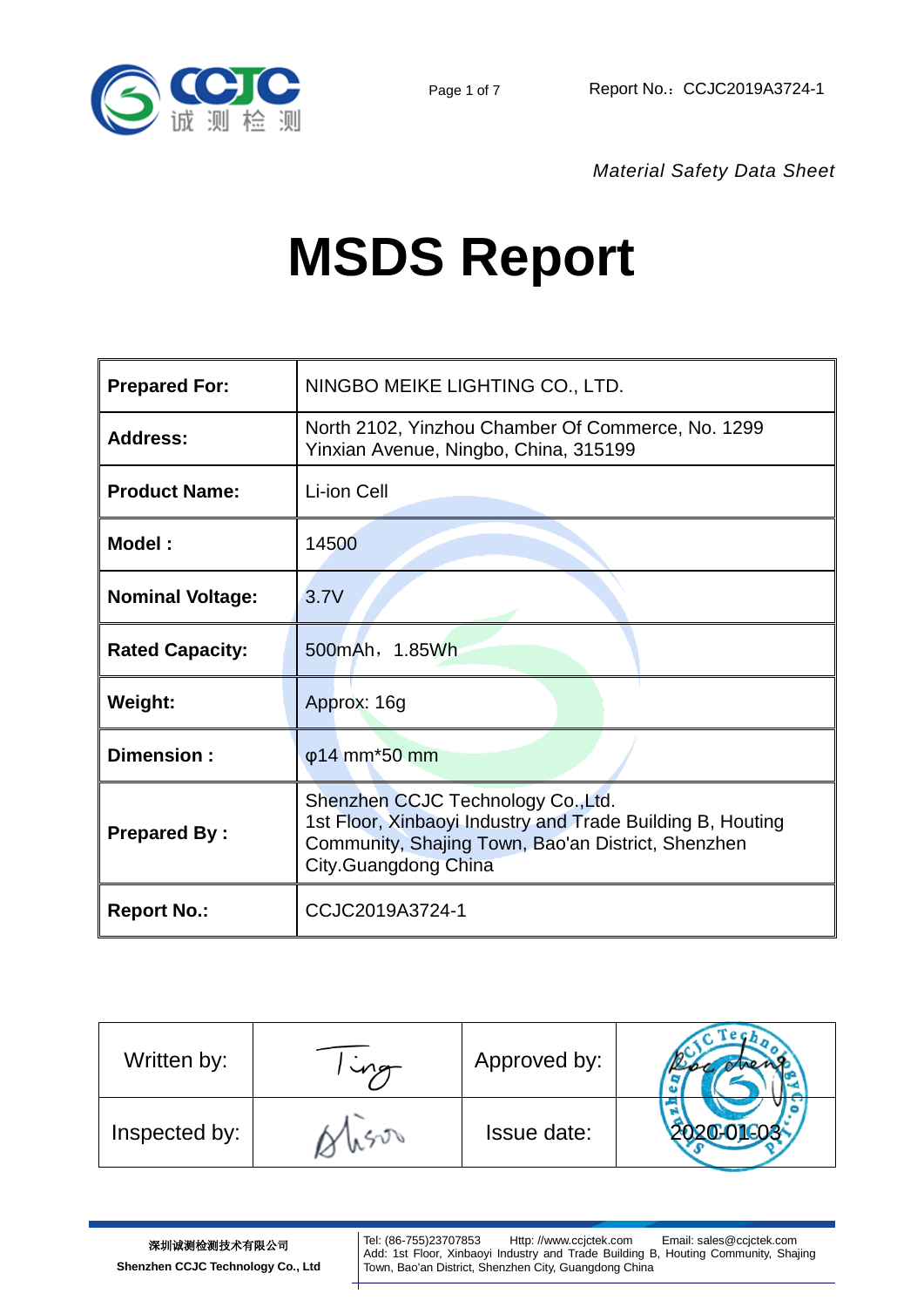

# **Material Safety Data Sheet**

## Section 1 - Chemical Product and Company Identification

| Product Name:         | Li-ion Cell                                        |
|-----------------------|----------------------------------------------------|
| Product Model:        | 14500                                              |
| Manufacture:          | XINXIANG HONGLI SUPPLY SOURCE TECHNOLOGY CO., LTD. |
| Address:              | DAYANG VILLAGE SOUTH, ZHAIPO TOWN, XINXIANG, CHINA |
| Tel:                  | +86-373-5632158                                    |
| Fax:                  |                                                    |
| <b>Emergency Tel:</b> | +86-373-5632158                                    |
| E-mail:               | hldy5632158@163.com                                |

#### Section 2 - Hazards Identification

| Classification of<br>Danger     | See section 14.                                                                                                                                                                                                                                                                                                                                                                                                                                  |
|---------------------------------|--------------------------------------------------------------------------------------------------------------------------------------------------------------------------------------------------------------------------------------------------------------------------------------------------------------------------------------------------------------------------------------------------------------------------------------------------|
| Primary Route(s)<br>of Exposure | Eye, skin contact, ingestion.                                                                                                                                                                                                                                                                                                                                                                                                                    |
| <b>Health Hazard</b>            | The batteries are not hazardous when used according to the instructions of<br>manufacturer under normal conditions. In case of abuse, there's risk of<br>rupture, fire, heat, leakage of internal components, with could cause<br>casualty loss. Abuses include but not limited to the following cases:<br>charged for long time, short circuited, put into fire, whacked with hard<br>object, punctured with acute object, crushed, and broken. |

## Section 3 – Composition/Information on Ingredients

| <b>Chemical Composition</b> | CAS No.    | <b>Concentration or</b><br>concentration ranges (%) |
|-----------------------------|------------|-----------------------------------------------------|
| Lithium Cobalt Oxide        | 12190-79-3 | 30-37                                               |
| Graphite                    | 7782-42-5  | $15 - 20$                                           |
| Crabon black                | 1333-86-4  | $0 - 1$                                             |

Tel: (86-755)23707853 Http: //www.ccjctek.com Email: sales@ccjctek.com Add: 1st Floor, Xinbaoyi Industry and Trade Building B, Houting Community, Shajing Town, Bao'an District, Shenzhen City, Guangdong China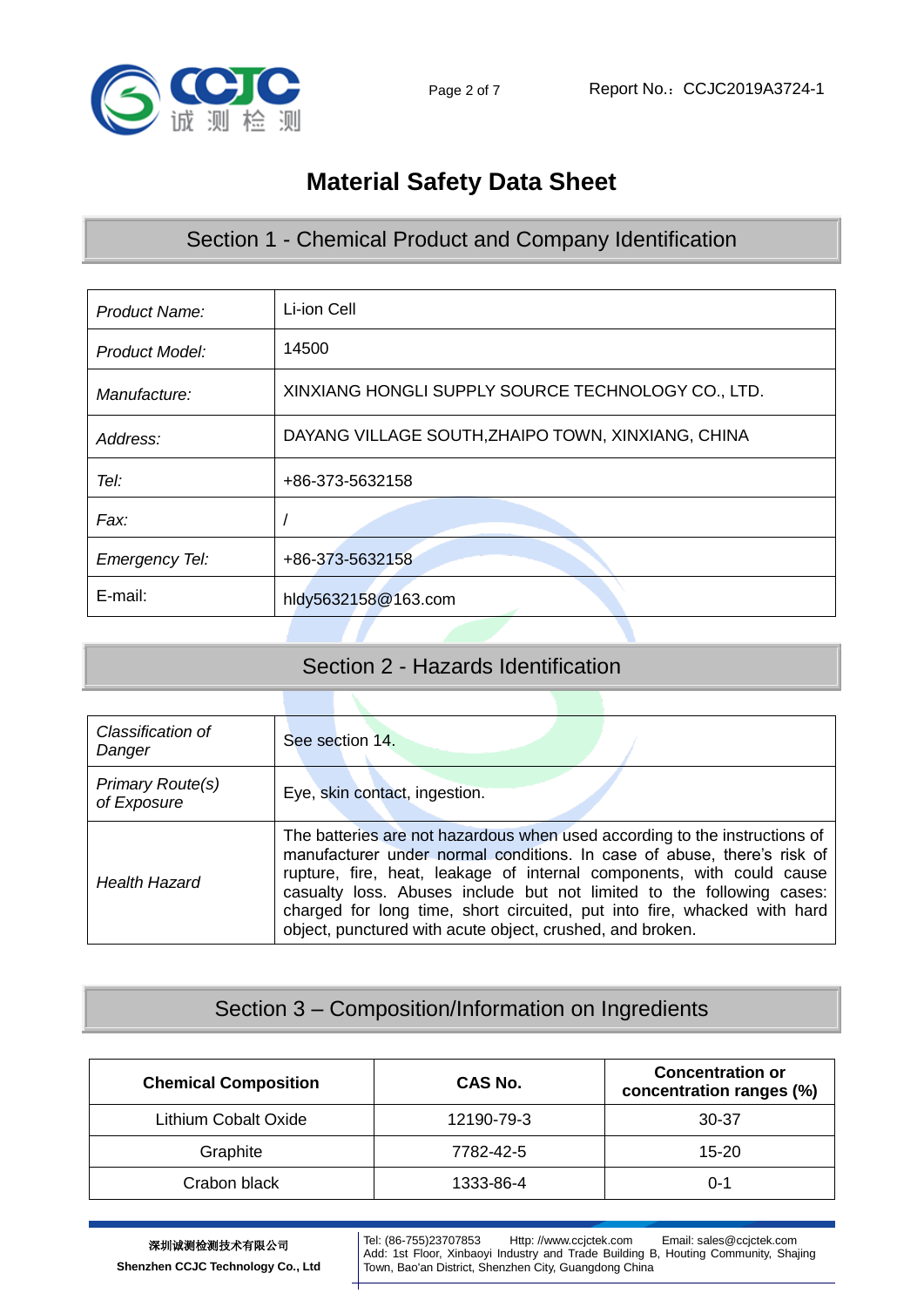

| 1,1-Difluoroethylene polymer        | 24937-79-9 | $0 - 1$   |
|-------------------------------------|------------|-----------|
| Phosphate(1-), hexafluoro-, lithium | 21324-40-3 | $12 - 16$ |
| Polypropylene                       | 9003-07-0  | $6 - 10$  |
| Aluminium                           | 7429-90-5  | $2 - 5$   |
| Copper                              | 7440-50-8  | $5 - 10$  |
| Iron                                | 7439-89-6  | $10 - 15$ |

Labeling according to EC directives.

No symbol and risk phrase are required.

Note: CAS number is Chemical Abstract Service Registry Number.

N/A=Not apply.

#### Section 4 - First Aid Measures

| Eye         | Flush eyes with plenty of water for at least 15 minutes, occasionally<br>lifting the upper and lower eyelids. Get medical aid. |
|-------------|--------------------------------------------------------------------------------------------------------------------------------|
| <b>Skin</b> | Remove contaminated clothes and rinse skin with plenty of water or<br>shower for 15 minutes. Get medical aid.                  |
| Inhalation  | Remove from exposure and move to fresh air immediately. Use<br>oxygen if available.                                            |
| Ingestion   | Give at least 2 glasses of milk or water. Induce vomiting unless<br>patient is<br>unconscious. Call a physician.               |

# Section 5 - Fire Fighting Measures

| <b>Characteristics of Hazard</b>                             | Dusts at sufficient concentrations can form explosive mixtures with air.<br>Combustion generates toxic fumes.                          |
|--------------------------------------------------------------|----------------------------------------------------------------------------------------------------------------------------------------|
| <b>Hazardous Combustion</b><br><b>Products</b>               | Carbon dioxide.                                                                                                                        |
| <b>Fire-extinguishing Methods</b><br>and Extinguishing Media | For small fires, use water spray, dry chemical, carbon dioxide or<br>chemical foam.                                                    |
| Attention in Fire-extinguishing                              | Wear self-contained breathing apparatus in pressure-demand,<br><b>MSHA/NIOSH</b><br>(approved or equivalent) and full protective gear. |

#### Section 6 - Accidental Release Measures

| Personal Precautions,     | In case of rupture. Attention! Corrosive material. Avoid contact with |
|---------------------------|-----------------------------------------------------------------------|
| protective equipment, and | skin, eyes and clothing. Ensure adequate ventilation. Use personal    |
| emergency procedures      | protective equipment as required. Evacuate personnel to safe          |

深圳诚测检测技术有限公司 **Shenzhen CCJC Technology Co., Ltd** Tel: (86-755)23707853 Http: //www.ccjctek.com Email: sales@ccjctek.com Add: 1st Floor, Xinbaoyi Industry and Trade Building B, Houting Community, Shajing Town, Bao'an District, Shenzhen City, Guangdong China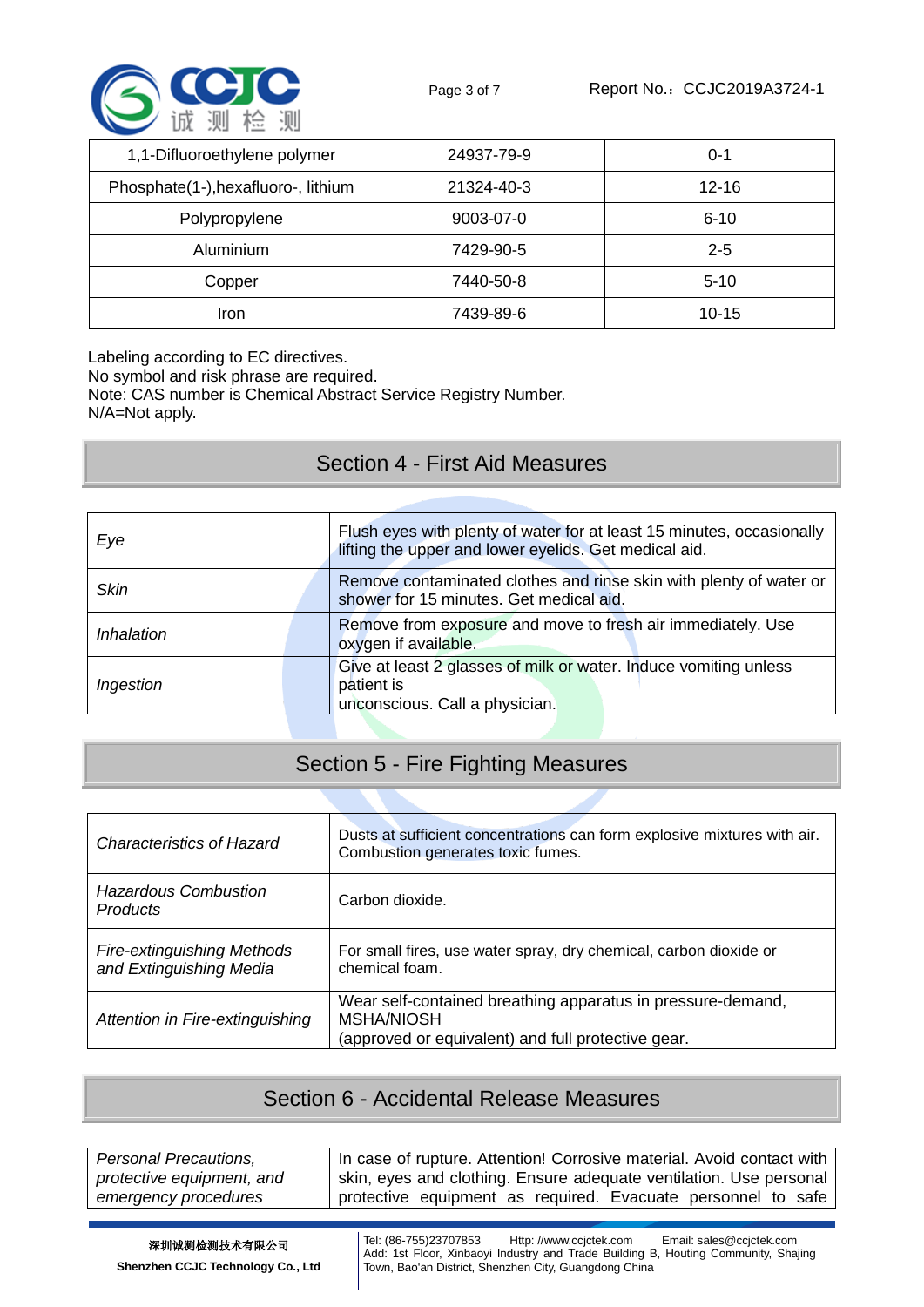

|                                          | areas. Keep people away from and upwind of spill/leak. Refer to<br>protective measures listed in Sections 7 and 8.                                                                                                                                                                                                                           |
|------------------------------------------|----------------------------------------------------------------------------------------------------------------------------------------------------------------------------------------------------------------------------------------------------------------------------------------------------------------------------------------------|
| <b>Environmental Precautions</b>         | Prevent product from contaminating soil and from entering sewers<br>or waterways.                                                                                                                                                                                                                                                            |
| Methods and materials for<br>Containment | Stop the leak if safe to do so. Contain the spilled liquid with dry<br>sand or earth. Clean up spills immediately.                                                                                                                                                                                                                           |
| Methods and materials for<br>cleaning up | Absorb spilled material with an inert absorbent (dry sand or earth).<br>Scoop contaminated absorbent into an acceptable waste container.<br>Collect all contaminated absorbent and dispose of according to<br>directions in Section 13. Scrub the area with detergent and water;<br>collect all contaminated wash water for proper disposal. |

# Section 7 - Handling and Storage

| Handling                 | In case of rupture. Handle in accordance with good industrial hygiene and<br>safety practice. Avoid contact with skin, eyes or clothing. Use personal<br>protection equipment. |
|--------------------------|--------------------------------------------------------------------------------------------------------------------------------------------------------------------------------|
| Storage                  | Store in a cool, dry, well-ventilated area away from incompatible<br>substances. Store locked up. Keep out of the reach of children.                                           |
| <b>Other Precautions</b> | The battery may explode or cause burns, if disassembled, crushed or<br>exposed to fire or high temperatures. Do not short or install with incorrect<br>polarity.               |

# Section 8 - Exposure Controls/Personal Protection

| <b>Engineering Controls</b>             | Use adequate ventilation to keep airborne concentrations low. If used<br>under conditions that generate particulates, the ACGIH TLV-TWA of<br>3mg/m <sup>3</sup> respirable fraction (10mg/m <sup>3</sup> total) should be observed.                                                                                                                                                                                                                                                                      |
|-----------------------------------------|-----------------------------------------------------------------------------------------------------------------------------------------------------------------------------------------------------------------------------------------------------------------------------------------------------------------------------------------------------------------------------------------------------------------------------------------------------------------------------------------------------------|
| <b>Personal Protective</b><br>Equipment | Eye and Face Protection: None required for consumer use. If there is a risk<br>of contact: Tight sealing safety goggles. Face protection shield. Skin and<br>Body Protection: None required for consumer use. If there is a risk of<br>contact: Wear protective gloves and protective clothing. Respiratory<br>Protection: No protective equipment is needed under normal use<br>conditions. If exposure limits are exceeded or irritation is experienced,<br>ventilation and evacuation may be required. |

## Section 9 - Physical and Chemical Properties

|                       | Appearance: Cylindrical                     |
|-----------------------|---------------------------------------------|
| <b>Physical State</b> | Color: Green                                |
|                       | Odour: If leaking, smells of medical ether. |

#### 深圳诚测检测技术有限公司

**Shenzhen CCJC Technology Co., Ltd**

Tel: (86-755)23707853 Http: //www.ccjctek.com Email: sales@ccjctek.com Add: 1st Floor, Xinbaoyi Industry and Trade Building B, Houting Community, Shajing Town, Bao'an District, Shenzhen City, Guangdong China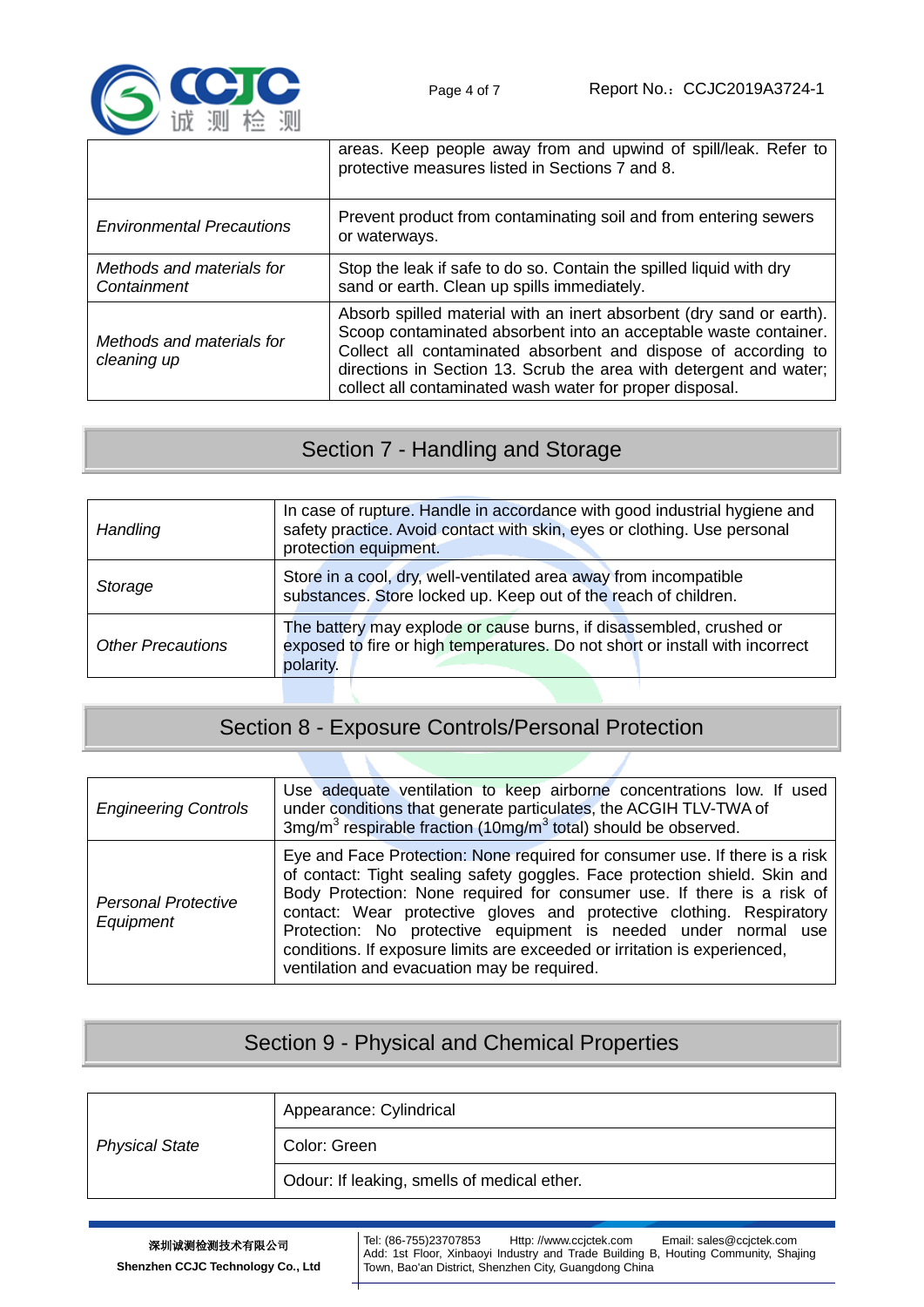

| Change in condition |                                                      |  |
|---------------------|------------------------------------------------------|--|
| pН                  | Not applicable as supplied.                          |  |
| <b>Flash Point</b>  | Not applicable unless individual components exposed. |  |
| Flammability        | Not applicable unless individual components exposed. |  |
| Relative density:   | Not applicable unless individual components exposed. |  |
| Solubility (water)  | Not applicable unless individual components exposed. |  |
| Solubility (other)  | Not applicable unless individual components exposed. |  |

## Section 10 - Stability and Reactivity

| <b>Chemical Stability</b>               | Stable under recommended storage conditions.        |
|-----------------------------------------|-----------------------------------------------------|
| Possibility of Hazardous Reactions      | None under normal processing.                       |
| <b>Conditions to Avoid</b>              | Exposure to air or moisture over prolonged periods. |
| Incompatible materials                  | Acids, Oxidizing agents, Bases.                     |
| <b>Hazardous Decomposition Products</b> | Carbon oxides.                                      |

# Section 11 - Toxicological Information

| Irritation                                   | In the event of exposure to internal contents, vapour<br>fumes may be very irritating to the eyes and skin. |
|----------------------------------------------|-------------------------------------------------------------------------------------------------------------|
| Sensitization                                | Not Available.                                                                                              |
| <b>Reproductive Toxicity</b>                 | Not Available.                                                                                              |
| <b>Toxicologically Synergistic Materials</b> | Not Available.                                                                                              |

# Section 12 - Ecological Information

| General note:                                                                                             | Do not allow undiluted product or large quantities of it<br>to reach ground water, water course or sewage system. |
|-----------------------------------------------------------------------------------------------------------|-------------------------------------------------------------------------------------------------------------------|
| Anticipated behavior of a chemical product<br>in environment/possible environmental<br>impact/ecotoxicity | Not Available.                                                                                                    |

## Section 13 - Disposal Considerations

Tel: (86-755)23707853 Http: //www.ccjctek.com Email: sales@ccjctek.com Add: 1st Floor, Xinbaoyi Industry and Trade Building B, Houting Community, Shajing Town, Bao'an District, Shenzhen City, Guangdong China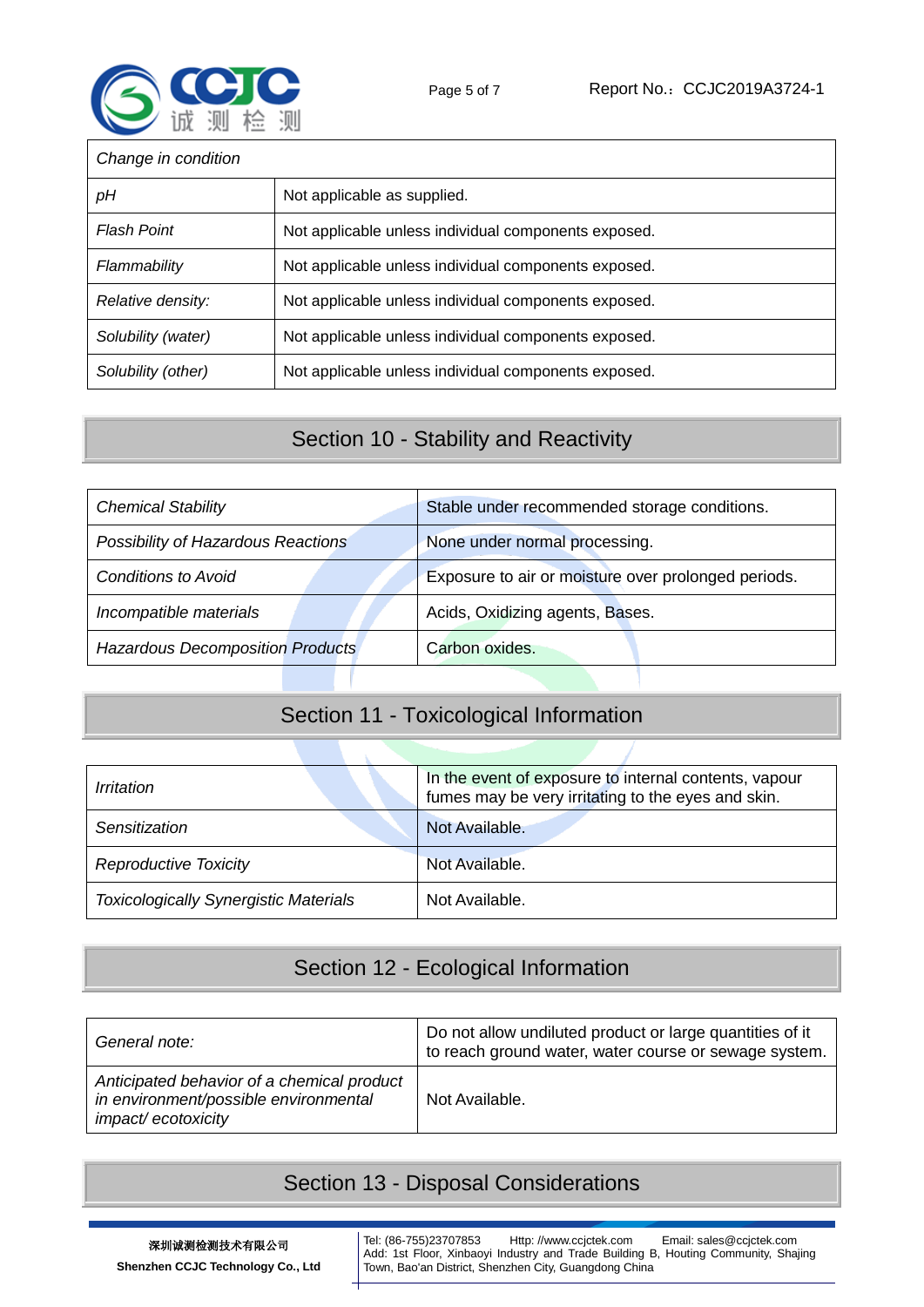

| Waste Treatment               | Recycle or dispose of in accordance with government, state & local<br>regulations.                                                                                                                                  |
|-------------------------------|---------------------------------------------------------------------------------------------------------------------------------------------------------------------------------------------------------------------|
| Attention for Waste Treatment | Deserted batteries couldn't be treated as ordinary<br>trash. Couldn't be thrown into fire or placed in high<br>temperature. Couldn't be dissected, pierced, crushed<br>or treated similarly. Best way is recycling. |

#### Section 14 - Transport Information

| <b>UN</b> number                                                                                                                                                                          | <b>UN3480 or UN3481</b>                                                                                                                                                                                                                                                                                                   |  |
|-------------------------------------------------------------------------------------------------------------------------------------------------------------------------------------------|---------------------------------------------------------------------------------------------------------------------------------------------------------------------------------------------------------------------------------------------------------------------------------------------------------------------------|--|
| Proper shipping name                                                                                                                                                                      | Lithium ion batteries (including lithium ion polymer batteries) or<br>Lithium ion batteries packed with equipment (including lithium ion<br>polymer batteries) or<br>Lithium ion batteries contained in equipment (including lithium ion<br>polymer batteries)                                                            |  |
| Class or division                                                                                                                                                                         | 9                                                                                                                                                                                                                                                                                                                         |  |
| Marine pollutant (Yes/No)                                                                                                                                                                 | No                                                                                                                                                                                                                                                                                                                        |  |
| Packing group                                                                                                                                                                             | N/A                                                                                                                                                                                                                                                                                                                       |  |
| Special precautions which a user needs to be aware of, or needs to comply with, in connection with<br>transport or conveyance either within or outside their premises                     |                                                                                                                                                                                                                                                                                                                           |  |
| ICAO / IATA:                                                                                                                                                                              | Can be shipped by air in accordance with International Civil Aviation<br>Organization (ICAO), TI or International Air Transport Association<br>(IATA), DGR Packing Instructions (PI) 965 Section IB, or (PI) 966<br>Section II, or (PI) 967 Section II appropriate of IATA DGR 61th (2020<br>Edition) for transportation. |  |
| <b>IMDG CODE:</b>                                                                                                                                                                         | The batteries are not restricted to IMDG Code 2018 Edition<br>(Amdt39-18) according to special provision 188.                                                                                                                                                                                                             |  |
| In addition, to be permitted in transport each lithium cell and battery types must have passed the<br>applicable tests set out in Subsection 38.3 of the UN Manual of Tests and Criteria. |                                                                                                                                                                                                                                                                                                                           |  |

### Section 15 - Regulatory Information

- a) Dangerous Goods Regulations
- b) Recommendations on the Transport of Dangerous Goods-Model Regulations (20th revised edition)
- c) Recommendations on the Transport of Dangerous Goods-Manual of Tests and Criteria
- d) International Air Transport Association (IATA)
- e) International Maritime Dangerous Goods (IMDG Code 2018 Edition Amdt39-18)
- f) Technical Instructions for the Safe Transport of Dangerous Goods
- g) Classification and code of dangerous goods (GB 6944-2012)
- h) 2012 OSHA Hazard Communication Standard (29 CFR 1910.1200)
- i) Toxic Substance Control Act (TSCA)
- j) Code of Federal Regulations